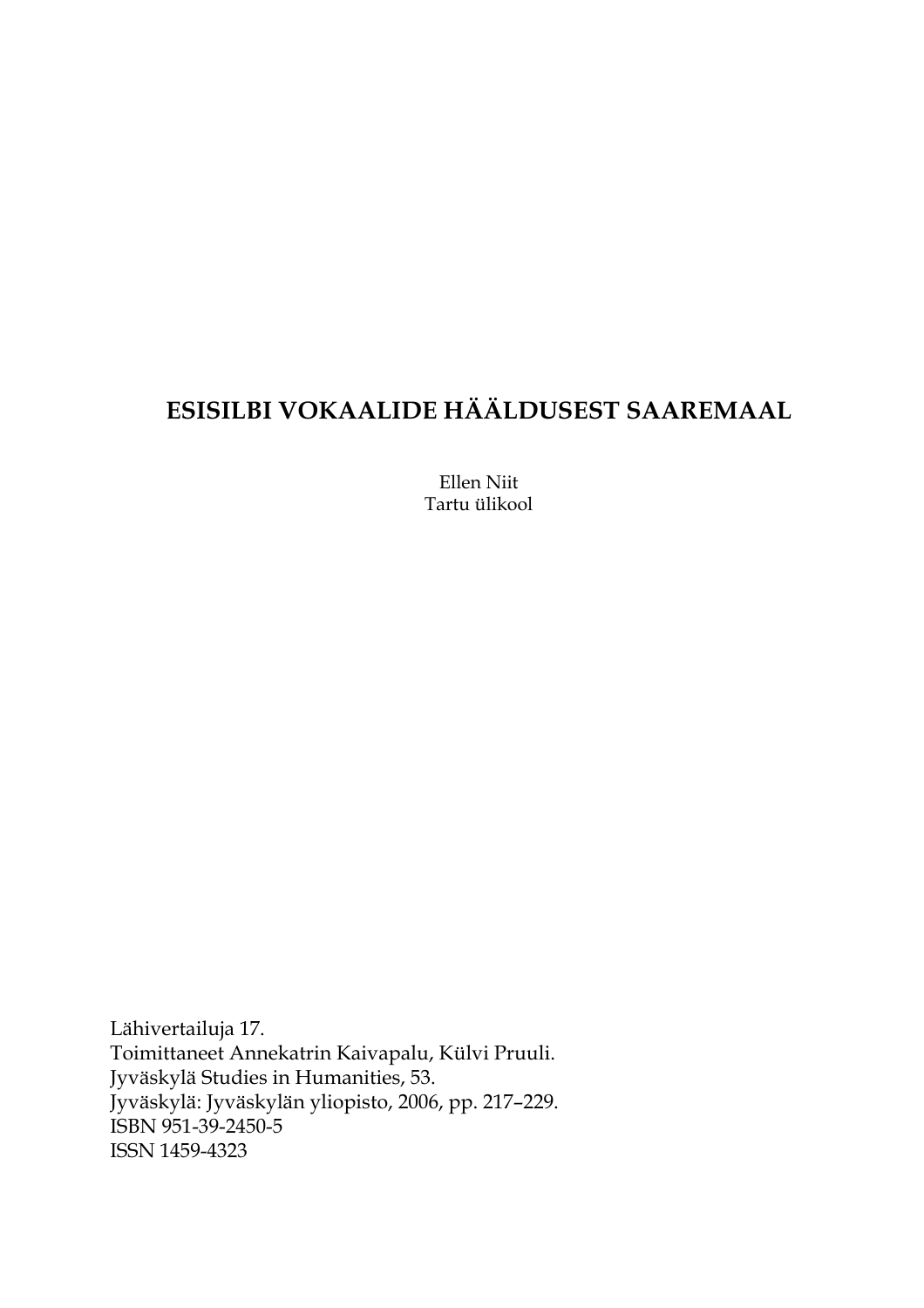#### $\mathbf{1}$ Sissejuhatus

Käesolevas uurimuses<sup>1</sup> vaadeldakse põhjaeesti murrete hulka kuuluva saarte murde Saaremaa vokaale. Territoriaalselt suurima ja ka kõige tüüpilisema osa Saaremaast moodustavad Ida-Saaremaa murrakud, väga eripärane on Lääne-Saaremaa, mille hulka kuuluvad Kihelkonna, Mustjala murrak ja nn Sõrve murrakud Anseküla ja Jämaja (vt Pajusalu et al 2002; vt ka saarte murde murrakute kaarti). Saarte murde vokalismist on palju käsikirjalisi häälikuloolisi ülevaateid, mis põhinevad enamasti kõnematerjali kuuldelisel kirjeldusel. Hiiu murrakuid on uuritud ka eksperimentaalfoneetiliselt, muuhulgas on mõõdetud häälikute pikkust (Ariste 1939; Ariste 1941). 2005. aastal valmis Saaremaa vokaalide akustilis-foneetiline uuring, mille esimesed tulemused on avaldatud ajakirjas Linguistica Uralica (Niit 2005).

Saaremaa vokaalisüsteemi kirjeldamisel on eristatud järgmisi häälikuid [a, o, u, ä, †, e, ö, 9, õ, i, ü] (vt nt Lonn & Niit 2002 : 23-34). Loendis on märgiga † edasi antud ä-st kujunenud keskkõrge häälik ja märgiga 9 tähistatakse õ-st kujunenud labiaalvokaali (kasutusel on ka nn madaldunud ö märk ). Murdematerjalides on kasutatud erimärke kõrgenenud ülipikkade keskkõrgete vokaalide jaoks (Ê, ^, Ô) ja vokaali a labialiseerumise näitamiseks (0, å, a<sub>0</sub>).

Kõik eristatud monoftongid ei esine aga kõikides murrakutes. Näiteks ei ole Saaremaa idaosas *†*-vokaali, Saaremaal üldiselt puudub  $\tilde{o}$ , kuid see on olemas Pöide idaosas. Kogu uuritaval alal ei esine pikka ü-d, kuna see on diftongistunud.

pikkuse vaheldumisega võib vokaalide kvaliteet muutuda. **Seoses** ülipikas Käesolevas uurimuses vaadeldakse ka kestusastmes olevate kvaliteeti selle keskkõrgete vokaalide ja võimalikku muutumist. Murdekirjeldustes on pikkade keskkõrgete vokaalide kvaliteeti eristatud järgmiselt: é : Ê, Ø :  $\hat{O}$ . Ó. Olukorda võiks võrrelda Lõuna-Eesti kõrgenenud keskkõrgete vokaalide käitumisega, kus akustiliste mõõtmiste põhjalt on

Käesolevaks uurimuseks on osaliselt saadud uurimistoetust Eesti Teadusfondist (Grant nr. 5812) ja Eesti Sihtasutuselt Soomes (Viro-Säätiö). Reisitoetust Jyväskylä  $\overline{1}$ konverentsile andis Kordelini säätiö.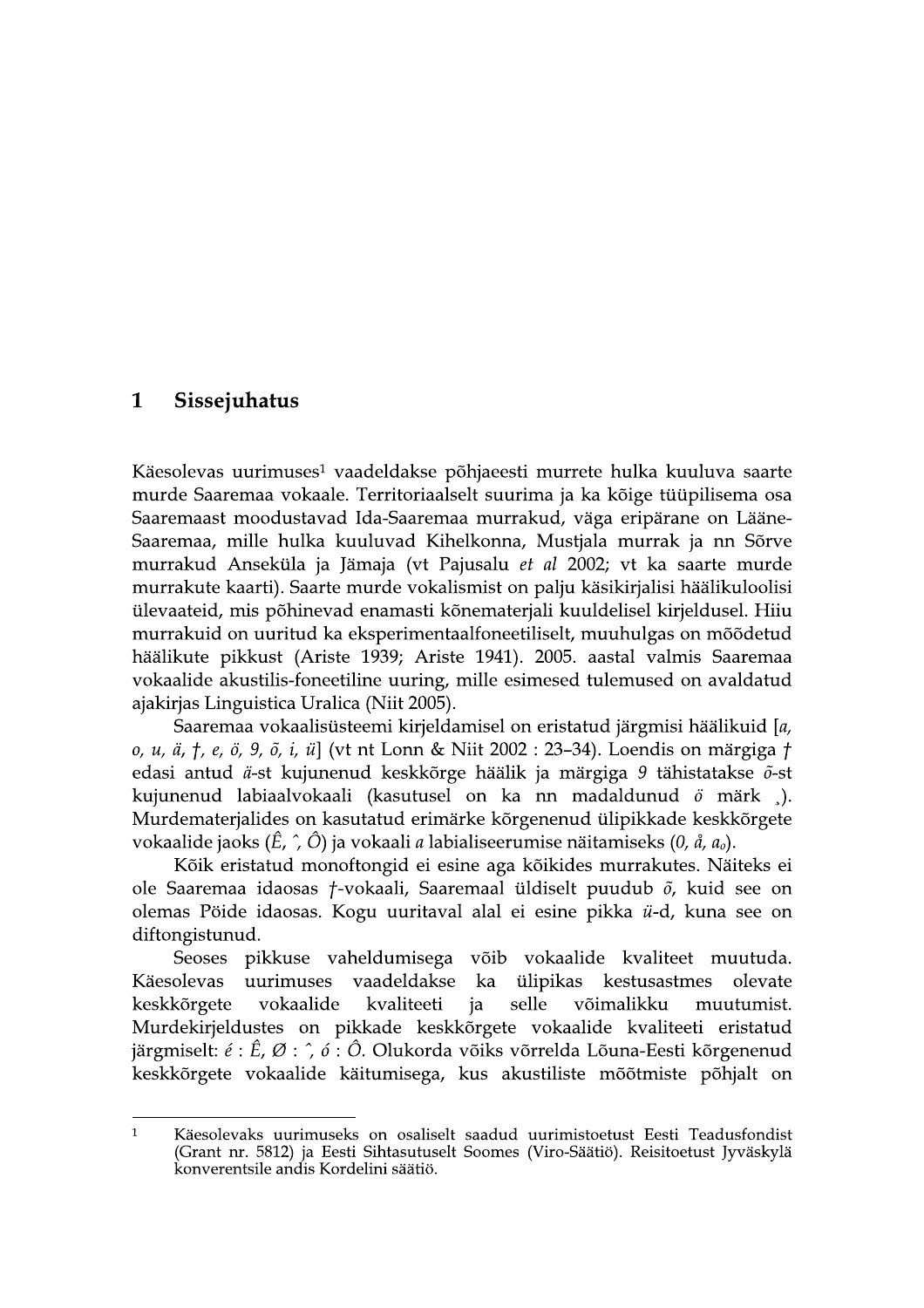kirjeldatud ülipikkade kõrgete ja keskkõrgete vokaalide osalist kattumist (Teras 2003).

Uurimuse eesmärgiks on seega kirjeldada vokaalide foneetilist kvaliteeti ja selgitada, milline on Saaremaa vokaalisüsteem, ning võrrelda seda varasemate kirjapanekutega.

### $\overline{2}$ Andmed ja meetod

Mõõtmiste aluseks on lindistused, mida tegin 1990ndate aastate algupoolel Saaremaal keelejuhtide kodudes. Materjali saamiseks püüdsin lindistada üle Saaremaa vähemalt üht inimest igast kihelkonnast.



KAART1 Saarte murde murrakud. (Kaart võetud Eesti Keele Instituudi koduleheküljelt: http://www.eki.ee/murded/fonoteek)

Materjali ei ole Pöide kihelkonnast ja Sõrve murrakutest Jämajast ja Ansekülast. Mõnest piirkonnast lindistasin ka kaht keelejuhti (vt arve kihelkondade järel): Kihelkonna (2 diktorit), Mustjala, Kärla, Kaarma, Püha (2 diktorit), Valjala, Karja (2 diktorit) ja Jaani. Seega olid keelejuhtideks 11 Saaremaa ühiskeelt rääkivat üle 50 aasta vanust põliselanikest meest. Kärla keelejuht ja üks Püha keelejuht olid nooremad. Keelejuhtidele anti aega ülesandega kohanemiseks, siis paluti lugeda etteantud sõnad, mis lindistati Uheri magnetofoniga.

220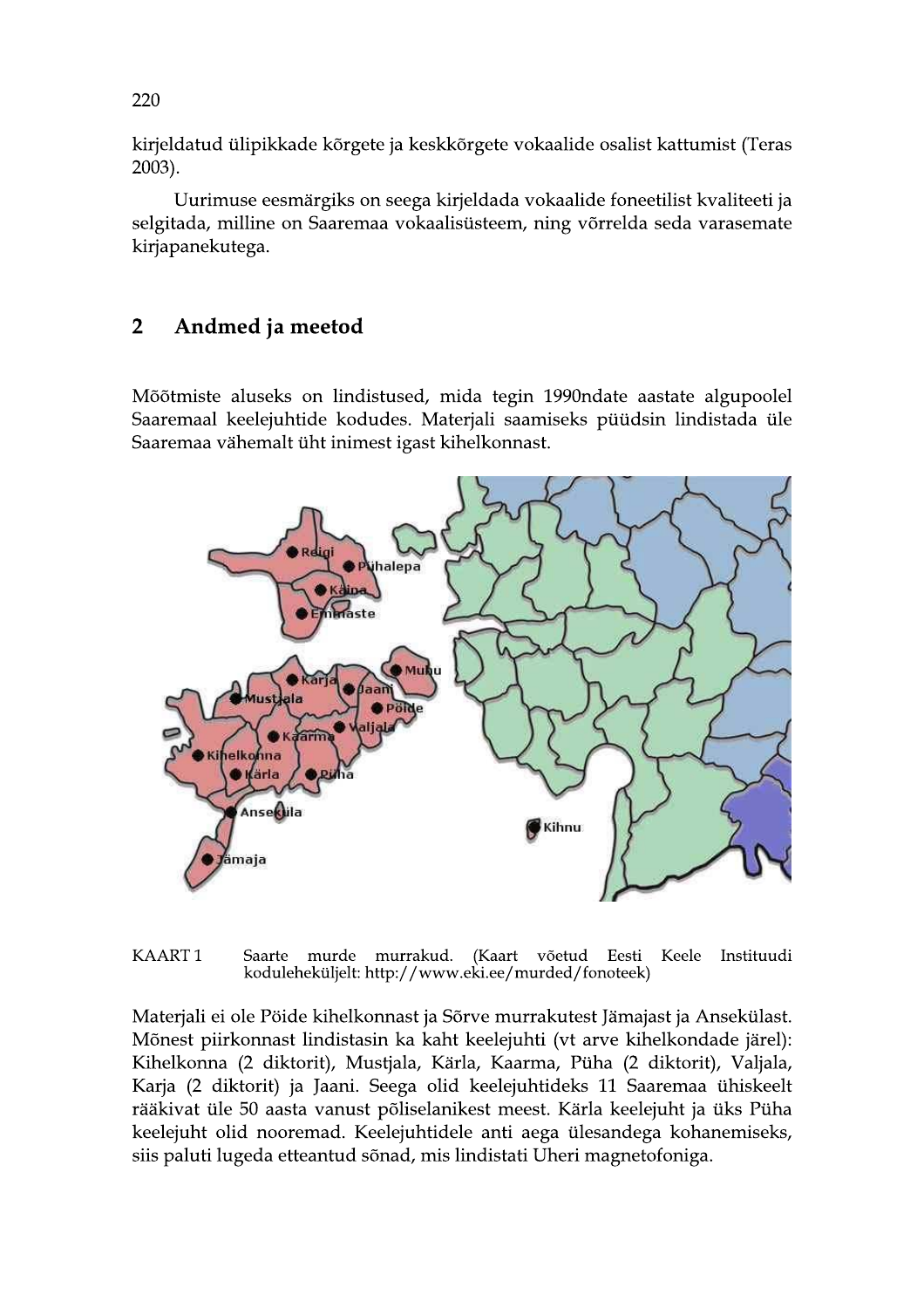Töö allikmaterjaliks on sõnaloend, mis koosneb1-4-silbilistest sõnadest. Loend sisaldab kõiki eesti kirjakeele ja saarte murde seisukohalt võimalikke vokaale nendele iseloomulikes esinemiskohtades. Osaliselt on loendis sõnu, kus kõik kirjakeele 9 vokaali esinevad lühikese, pika ja ülipikana (nt jama - jaama jaama, koli – kooli – kooli, kulud – kuulud – kuulus, käbad – kääbas – jäämas, vened – seenes – seened, lömad – löömad – löömas, kõlud – kõõlus – kõõlus, silid – viilid – viilis, nügid jt). Vokaale on mõõdetud 681 sõnast.

Käesolevas uurimuses vaatlen ainult sõnade esisilbi vokaalide formantväärtusi. Selleks olen mõõtnud esisilbi vokaalide esimese, teise ja Esisilbi kolmanda formandi väärtused. vokaalide formantsageduste keskmistatud väärtused hertsides ja barkides on toodud tabelites 1 ja 2. Häälikute paiknemist formantruumis esimese ja teise formandi järgi esitavad joonised 1 ja 2.

Materiali akustilise analüüsi olen teinud Turu ülikooli foneetikalaboratooriumis, kasutades Kay Elemetrics Corp. Model 5500 viidi sonagraafi kvantimissagedusega kHz. sonagraafi. Sõnad 8 Spektrogrammid tehti filtriga 300 Hz ja ajakonstant oli 50 ms.

#### 3 Vokaalide foneetilise analüüsi tulemused

#### $3.1$ Ida-Saaremaa

Vokaalide formantväärtused on saadud 8 diktori (analüüsitud 463 vokaali) andmete keskmistamisel (vt tabel 1). Häälikute paiknemist formantruumis esitab joonis 1.

Ees-tagapoolsuse skaalal jaotuvad vokaalid F2 alusel järgmiselt: eesvokaalid [ä, e, ö, 9, i, ü], tagavokaalid [a, o, u]. Visuaalselt paigutuvad ö ja 9 formantruumi keskossa ja nende ülipikkade vokaalide F2 väärtus, mis näitab ees- ja tagapoolsust, on praktiliselt sama, s.t erinevus on olematu. Võrdlus kirjakeele ö formantväärtustega lubab paigutada Ida-Saaremaa ö- ja 9-häälikud eesvokaalide hulka (vt Eek, Meister 1998 : 228).

Jooniselt selgub, et vokaalid moodustavad F1-F2 hääldusruumis kõrguse järgi kolmeastmelise süsteemi: madalad [ä, a], keskkõrged [e, ö, 9, o] ja kõrged vokaalid [i, ü, u]. Madalate vokaalide kvaliteeti ei mõjuta oluliselt hääliku pikkus. Sama kehtib üldjoontes kõrgete vokaalide *i* ja *u* kohta, siiski on nende lühikesed vokaalid mõnevõrra tsentraliseeritud. Keskkõrgetest vokaalidest on e kõrguses vältest olenevaid erinevusi: teise- ja kolmandavälteliste sõnade vokaal on märgatavalt kõrgenenud, võrreldes lühikese vokaaliga. Ida-Saaremaa 9 kvaliteet on kõigis väldetes sarnane. Häälik paikneb formantruumis esma- ja teisevältelise ö lähedal ja kaugus ülipikast ö-st on suurem, kuna vokaal ö puhul toimub kolmandavältelistes vormides kõrgenemine. Mõnevõrra on lühikese oga võrreldes kõrgenenud ka ülipikk o (F1 kaugus 0,49 barki).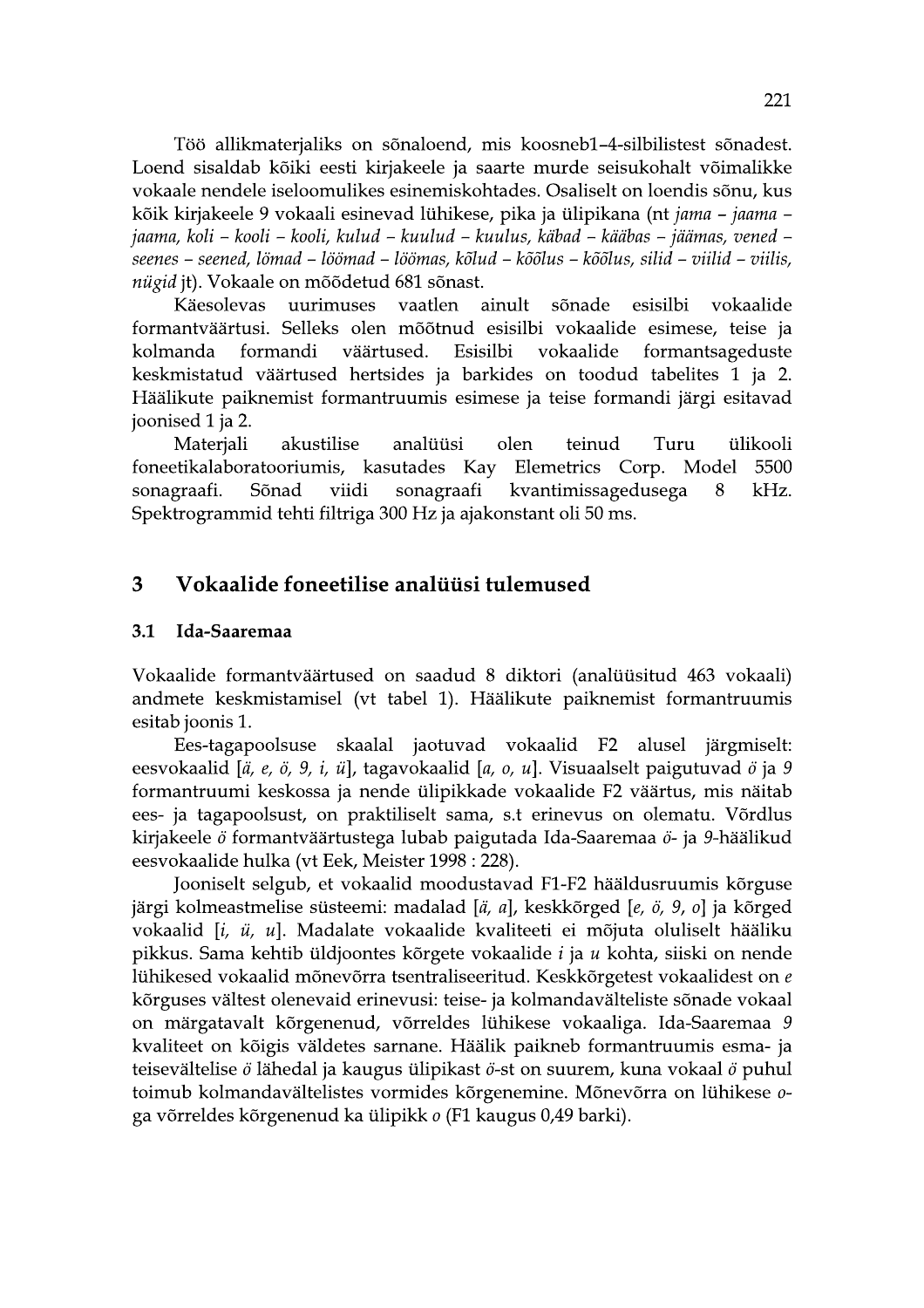|                                  |                        | Q1-sõnad          |                 |       | Q2-sõnad          |                  |                 | Q3-sõnad         |                  |                  |
|----------------------------------|------------------------|-------------------|-----------------|-------|-------------------|------------------|-----------------|------------------|------------------|------------------|
|                                  |                        | $\overline{F1}$   | F2              | F3    | F1                | F2               | F3              | $\overline{F1}$  | F2               | F <sub>3</sub>   |
| a<br>44/14/142                   | Hz                     | $\overline{642}$  | 1187            | 2354  | 652               | 1119             | 2372            | 656              | 1151             | 2313             |
|                                  | SD                     | $\overline{37}$   | $\overline{57}$ | 168   | $\overline{24}$   | $\overline{39}$  | 207             | $\overline{36}$  | $\overline{56}$  | $\overline{123}$ |
|                                  | <b>Bark</b>            | 6,09              | 9,58            | 14,10 | 6,16              | 9,21             | 14,15           | 6,19             | 9,39             | 13,98            |
| $\overline{O}$<br>14/10/31       | $\overline{Hz}$        | 469               | 986             | 2207  | 446               | $\overline{926}$ | 2245            | 416              | 903              | 2295             |
|                                  | $\overline{\text{SD}}$ | 95                | 118             | 142   | $\overline{21}$   | $\overline{64}$  | $\overline{85}$ | 62               | 88               | 141              |
|                                  | <b>Bark</b>            | 4,65              | 8,44            | 13,67 | 4,44              | 8,07             | 13,78           | 4,16             | 7,93             | 13,93            |
| $\boldsymbol{u}$<br>29/14/10     | $\overline{Hz}$        | 341               | 915             | 2248  | 309               | 826              | 2366            | 303              | 838              | 2281             |
|                                  | $\overline{\text{SD}}$ | 39                | 79              | 131   | $\overline{32}$   | 77               | 129             | $\overline{14}$  | $\overline{57}$  | 149              |
|                                  | <b>Bark</b>            | 3,44              | 8,00            | 13,79 | 3,12              | 7,42             | 14,13           | 3,05             | 7,50             | 13,89            |
| $\ddot{o}$<br>7/8/16             | Hz                     | 491               | 1429            | 2366  | 498               | 1418             | 2365            | $\overline{415}$ | 1542             | 2349             |
|                                  | $\overline{\text{SD}}$ | $\overline{45}$   | 94              | 104   | 39                | $\overline{96}$  | 141             | 66               | $\overline{103}$ | $\overline{71}$  |
|                                  | <b>Bark</b>            | 4,84              | 10,77           | 14,13 | $\overline{4,90}$ | 10,72            | 14,13           | 4,16             | 11,27            | 14,08            |
| $\overline{g}$<br>25/22/21       | Hz                     | 460               | 1511            | 2266  | 449               | 1462             | 2296            | 472              | 1532             | 2373             |
|                                  | SD                     | 35                | 148             | 119   | $\overline{45}$   | $\overline{77}$  | 100             | $\overline{40}$  | 174              | 167              |
|                                  | <b>Bark</b>            | 4,56              | 11,14           | 13,84 | 4,47              | 10,92            | 13,93           | 4,67             | 11,23            | 14,15            |
| ä<br>18/16/28                    | $\overline{Hz}$        | 634               | 1630            | 2407  | 656               | 1596             | 2446            | $\overline{634}$ | 1643             | 2418             |
|                                  | $\overline{\text{SD}}$ | $\overline{32}$   | 87              | 177   | $\overline{24}$   | $\overline{56}$  | $\overline{87}$ | 41               | $\overline{58}$  | 138              |
|                                  | <b>Bark</b>            | 6,02              | 11,64           | 14,25 | 6,19              | 11,50            | 14,35           | 6,02             | 11,70            | 14,28            |
| e<br>21/9/10                     | Hz                     | 534               | 1810            | 2603  | 469               | 1949             | 2657            | 395              | 2003             | 2711             |
|                                  | $\overline{\text{SD}}$ | 63                | $\overline{79}$ | 85    | $\overline{57}$   | 142              | 170             | $\overline{29}$  | 43               | 43               |
|                                  | <b>Bark</b>            | 5,21              | 12,34           | 14,76 | 4,64              | 12,84            | 14,90           | 3,97             | 13,02            | 15,03            |
| 29/19/18                         | $\overline{Hz}$        | 304               | 2123            | 2815  | 290               | 2257             | 2975            | 290              | 2303             | 3053             |
|                                  | $\overline{\text{SD}}$ | 49                | 138             | 158   | $\overline{36}$   | 107              | 162             | $\overline{27}$  | $\overline{120}$ | 131              |
|                                  | <b>Bark</b>            | 3,07              | 13,41           | 15,27 | 2,93              | 13,82            | 15,63           | 2,92             | 13,95            | 15,80            |
| $\overline{\ddot{u}}$<br>$16/-/$ | $\overline{Hz}$        | $\overline{302}$  | 1829            | 2453  |                   |                  |                 |                  |                  |                  |
|                                  | <b>SD</b>              | 18                | 154             | 153   |                   |                  |                 |                  |                  |                  |
|                                  | <b>Bark</b>            | $\overline{3,05}$ | 12,41           | 14,37 |                   |                  |                 |                  |                  |                  |

Ida-Saaremaa vokaalide formantväärtused ja standardhälbed hertsides ja formantväärtused barkides TABEL 1

# 222

Tabelites on iga vokaali all kaldkriipsudega eraldatud arvud, mis näitavad, mitu<br>lühikest, pikka ja ülipikka vokaali on mõõdetud  $\overline{2}$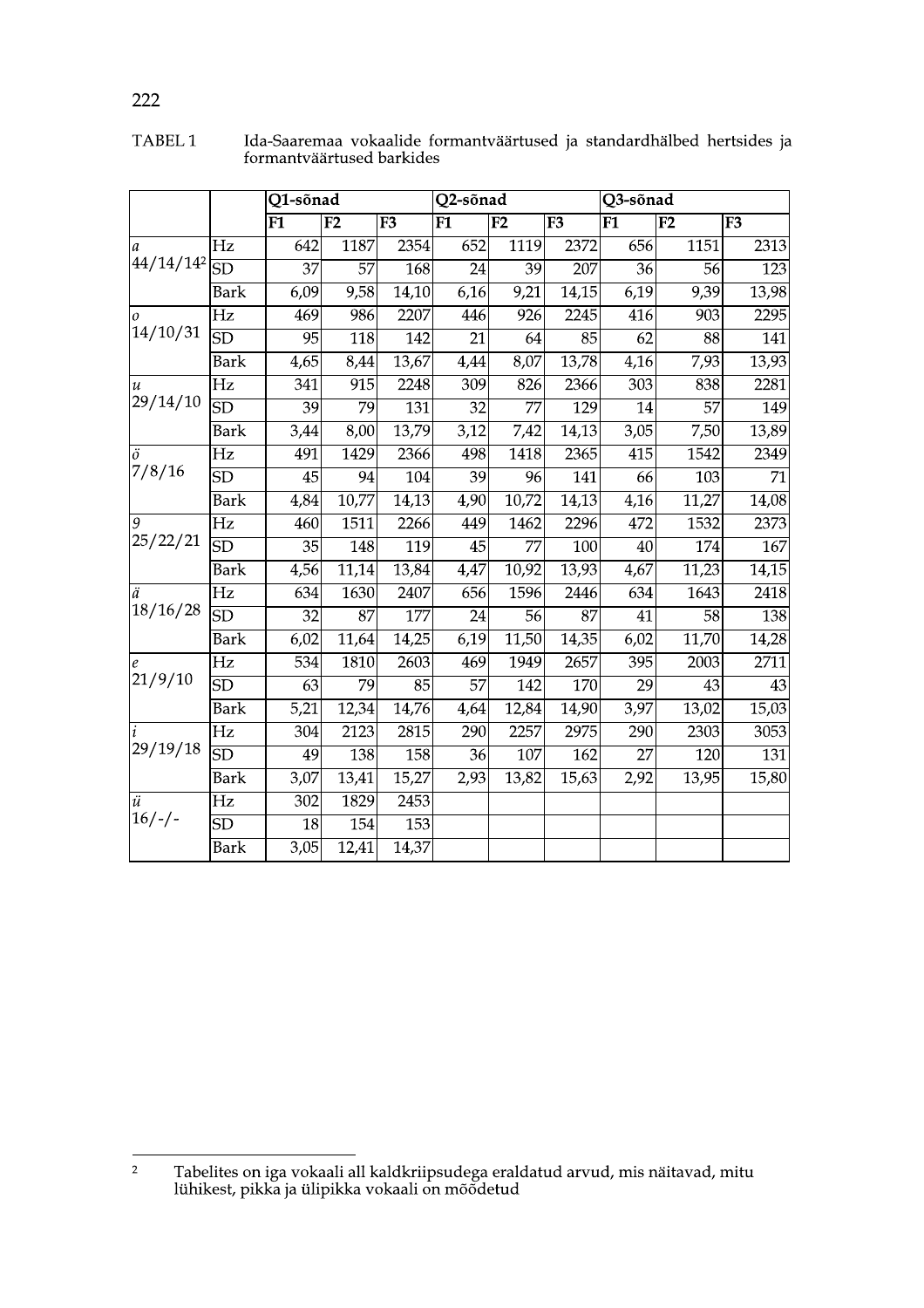

**JOONIS1** Ida-Saaremaa vokaalid formantruumis

Lühikeste monoftongidena esinevad a, o, u, ä, e, ö, 9, i, ü; pikkadena a, o, u, ä, e, ö, 9, i. Ida-Saaremaal on häälikurühma sees lühikeste ja pikkade häälikute paiknemine kõrguse seisukohalt erinev: 9 ei kõrgene, aga ülipikk ö on võrreldes pikaga kõrgenenud. Erinev on 0-ga võrreldes see, et 0 puhul kõrgenevad lühikese vokaaliga võrreldes nii pikk (vähem) kui ülipikk (natuke rohkem) vokaal.

#### $3.2$ Lääne-Saaremaa

Lääne-Saaremaalt oli 3 diktorit, nendest 2 Kihelkonna ja üks Mustjala kihelkonnast. Tabelis 2 on toodud vokaalide (analüüsitud on kokku 218 vokaali) formantväärtused hertsides ja barkides, jooniselt 2 saab jälgida vokaalide paigutust formantruumis.

Mõõtmistulemused näitavad, et Lääne-Saaremaa vokaalidest on madalad  $[\ddot{a}, a]$ , keskkõrged [e, t, ö, 9, o] ja kõrged vokaalid [i, ü, u]. Teise formandi väärtuste järgi on eesvokaalid [ $\ddot{a}$ ,  $e$ ,  $\ddot{\tau}$ ,  $\ddot{o}$ ,  $9$ ,  $\ddot{\iota}$ ,  $\ddot{u}$ ] ja tagavokaalid [ $a$ ,  $o$ ,  $u$ ].

Kestus mõjutab rohkem keskkõrgete vokaalide, eriti e/† ja ö/9 kvaliteeti. Lühike e on tsentraliseeritum teistega võrreldes. Ilmneb ka ülipika e kõrgenemine pika e-ga võrreldes. õ-st kujunenud 9 kvaliteet kõigis väldetes on sarnane ja see sarnaneb ka pika ö kvaliteediga. Lühike ö on teistega võrreldes tsentraliseeritum. Pikk ö on lühikesega võrreldes kõrgenenud, eriti ilmekas on kõrgenemine ülipika ö puhul. Ida-Saaremaast erinevalt ilmneb vokaali o puhul nii pika kui ka ülipika vokaali kõrgenemine lühikese vokaaliga võrreldes.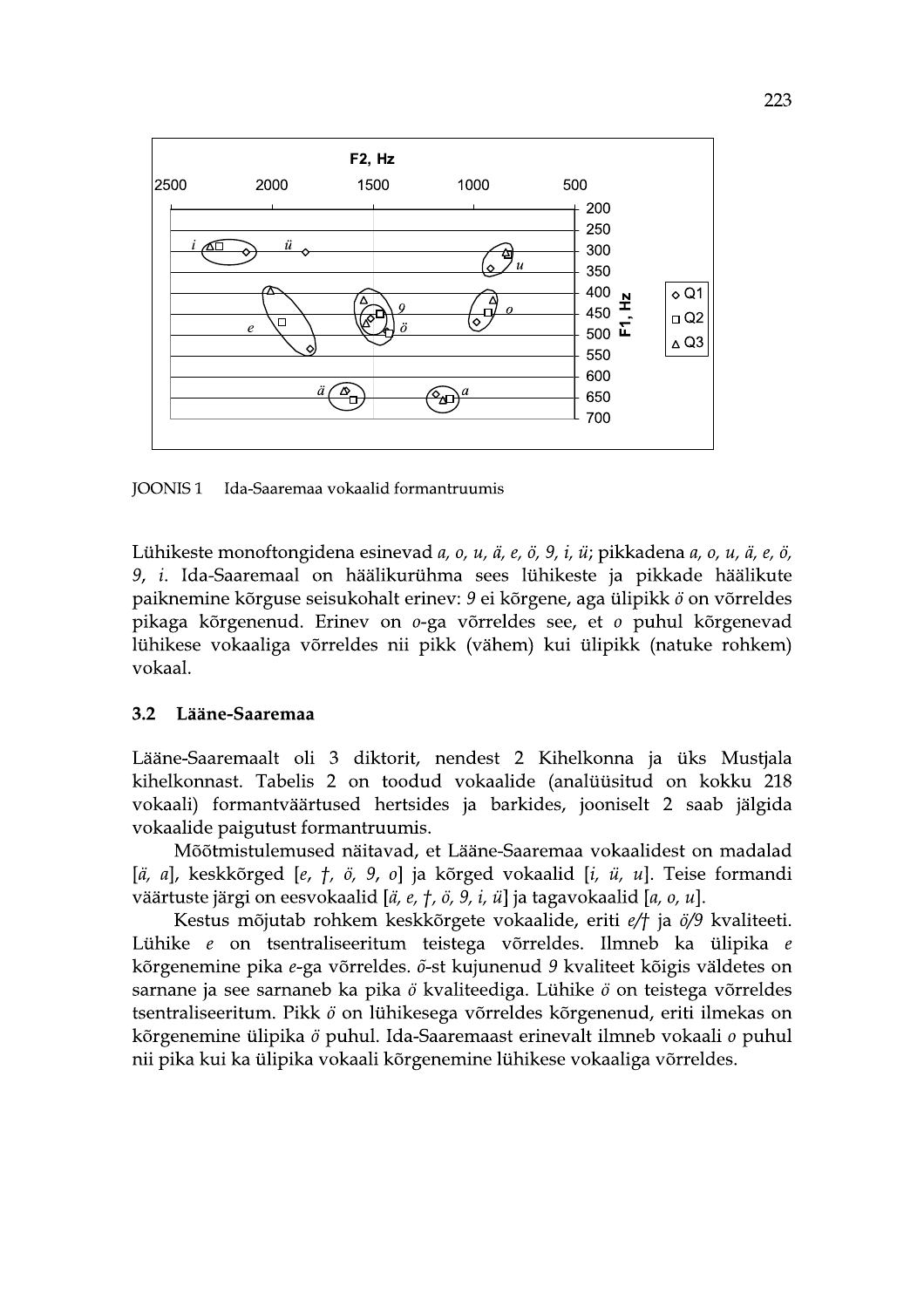| Vokaalid                  |                          | Q1-sõnad          |                    |                    | Q2-sõnad                 |                    |                        | Q3-sõnad          |                  |                 |
|---------------------------|--------------------------|-------------------|--------------------|--------------------|--------------------------|--------------------|------------------------|-------------------|------------------|-----------------|
|                           |                          | $\overline{F1}$   | $\overline{F2}$    | $\overline{F3}$    | $\overline{\mathrm{F1}}$ | $\overline{F2}$    | $\overline{\text{F3}}$ | $\overline{F1}$   | $\overline{F2}$  | F <sub>3</sub>  |
| $\mathfrak a$<br>13/10/10 | $\overline{\text{Hz}}$   | 623               | 1179               | 2360               | 592                      | 1138               | 2376                   | 685               | 1119             | 2300            |
|                           | SD                       | $\overline{40}$   | $\overline{68}$    | 116                | 46                       | 99                 | $\overline{103}$       | $\overline{28}$   | $\overline{75}$  | 57              |
|                           | <b>Bark</b>              | 5,94              | 9,54               | 14,12              | 5,69                     | 9,32               | 14,16                  | 6,41              | 9,21             | 13,94           |
| $\overline{O}$            | $\overline{\mathrm{Hz}}$ | 485               | 1015               | $\overline{2262}$  | 433                      | 893                | 2253                   | 414               | 951              | 2244            |
| 7/5/11                    | SD                       | 79                | 229                | $\overline{84}$    | 43                       | 198                | $\overline{85}$        | $\overline{57}$   | 86               | 102             |
|                           | <b>Bark</b>              | 4,79              | 8,61               | 13,83              | 4,32                     | 7,86               | 13,81                  | 4,15              | 8,23             | 13,78           |
| $\boldsymbol{u}$          | Hz                       | 341               | 895                | 2279               | $\overline{310}$         | 793                | 2237                   | 300               | 793              | 2258            |
| 11/5/5                    | $\overline{\text{SD}}$   | $\overline{36}$   | 122                | 192                | 7                        | $\overline{71}$    | $\overline{35}$        | $\overline{20}$   | 92               | $\overline{61}$ |
|                           | <b>Bark</b>              | 3,44              | 7,88               | 13,88              | $3,\overline{13}$        | 7,19               | 13,76                  | 3,03              | 7,19             | 13,82           |
| $\ddot{o}$                | $\overline{\text{Hz}}$   | $\overline{547}$  | 1393               | 2240               | $\overline{503}$         | 1500               | 2303                   | 418               | 1535             | 2280            |
| 4/5/7                     | SD                       | $\overline{57}$   | $\overline{28}$    | 113                | $\overline{35}$          | 127                | 49                     | 104               | 105              | 19              |
|                           | Bark                     | $\overline{5,32}$ | 10,61              | $\overline{13,77}$ | 4,95                     | 11,09              | 13,95                  | $\overline{4,19}$ | 11,24            | 13,89           |
| $\overline{g}$            | $\overline{\mathrm{Hz}}$ | $\overline{510}$  | 1463               | 2332               | 473                      | 1467               | 2338                   | 508               | 1448             | 2337            |
| 11/8/11                   | $\overline{\text{SD}}$   | 68                | 158                | 136                | $\overline{82}$          | 118                | $\overline{165}$       | $\overline{54}$   | 65               | $\overline{71}$ |
|                           | Bark                     | 5,32              | 10,61              | 13,77              | $\overline{4,69}$        | 10,95              | 14,05                  | 4,99              | 10,86            | 14,05           |
| ä                         | $\overline{\mathrm{Hz}}$ | 656               | 1613               | 2328               | 646                      | 1607               | 2449                   | 633               | 1617             | 2447            |
| 10/9/14                   | $\overline{\text{SD}}$   | $\overline{64}$   | 71                 | $\overline{118}$   | $\overline{14}$          | 101                | 86                     | $\overline{36}$   | $\overline{141}$ | 181             |
|                           | Bark                     | 6,19              | 11,57              | 14,02              | 6,11                     | 11,55              | 14,36                  | 6,01              | 11,59            | 14,36           |
| $\mathcal{C}_{0}$         | Hz                       | $\overline{511}$  | 1759               | 2507               | 493                      | 1969               | 2529                   | 417               | 1847             | 2537            |
| 8/5/4                     | $\overline{\text{SD}}$   | 66                | 255                | 109                | $\overline{53}$          | $\overline{61}$    | 129                    | $\overline{12}$   | 121              | 42              |
|                           | Bark                     | 5,02              | $\overline{12,15}$ | 14,52              | 4,86                     | 12,91              | 14,57                  | 4,17              | 12,48            | 14,59           |
| ε                         | Hz                       | 470               | 1610               | 2540               |                          |                    |                        | 482               | 1953             | 2664            |
| $2/-/16$                  | $\overline{\text{SD}}$   | $\overline{35}$   | $\overline{92}$    | $\overline{81}$    |                          |                    |                        | $\overline{67}$   | 111              | 101             |
|                           | Bark                     | 4,66              | 11,56              | 14,60              |                          |                    |                        | 4,76              | 12,85            | 14,92           |
| i<br>7/7/5                | Hz                       | 349               | 2156               | 2748               | 272                      | 2194               | 2986                   | 311               | 2213             | 2996            |
|                           | $\overline{\text{SD}}$   | $\overline{36}$   | 118                | 148                | $\overline{19}$          | $\overline{111}$   | 198                    | $\overline{12}$   | 108              | 164             |
|                           | <b>Bark</b>              | 3,52              | 13,51              | 15,12              | 2,74                     | $\overline{13,63}$ | 15,66                  | 3,14              | 13,69            | 15,68           |
| $\ddot{u}$<br>$8/-/-$     | $\overline{\text{Hz}}$   | $\overline{324}$  | 1763               | 2461               |                          |                    |                        |                   |                  |                 |
|                           | $\overline{\text{SD}}$   | 59                | 66                 | 76                 |                          |                    |                        |                   |                  |                 |
|                           | Bark                     | 3,27              | 12,16              | 14,39              |                          |                    |                        |                   |                  |                 |

Lääne-Saaremaa vokaalide formantväärtused ja standardhälbed hertsides ja<br>formantväärtused barkides TABEL 2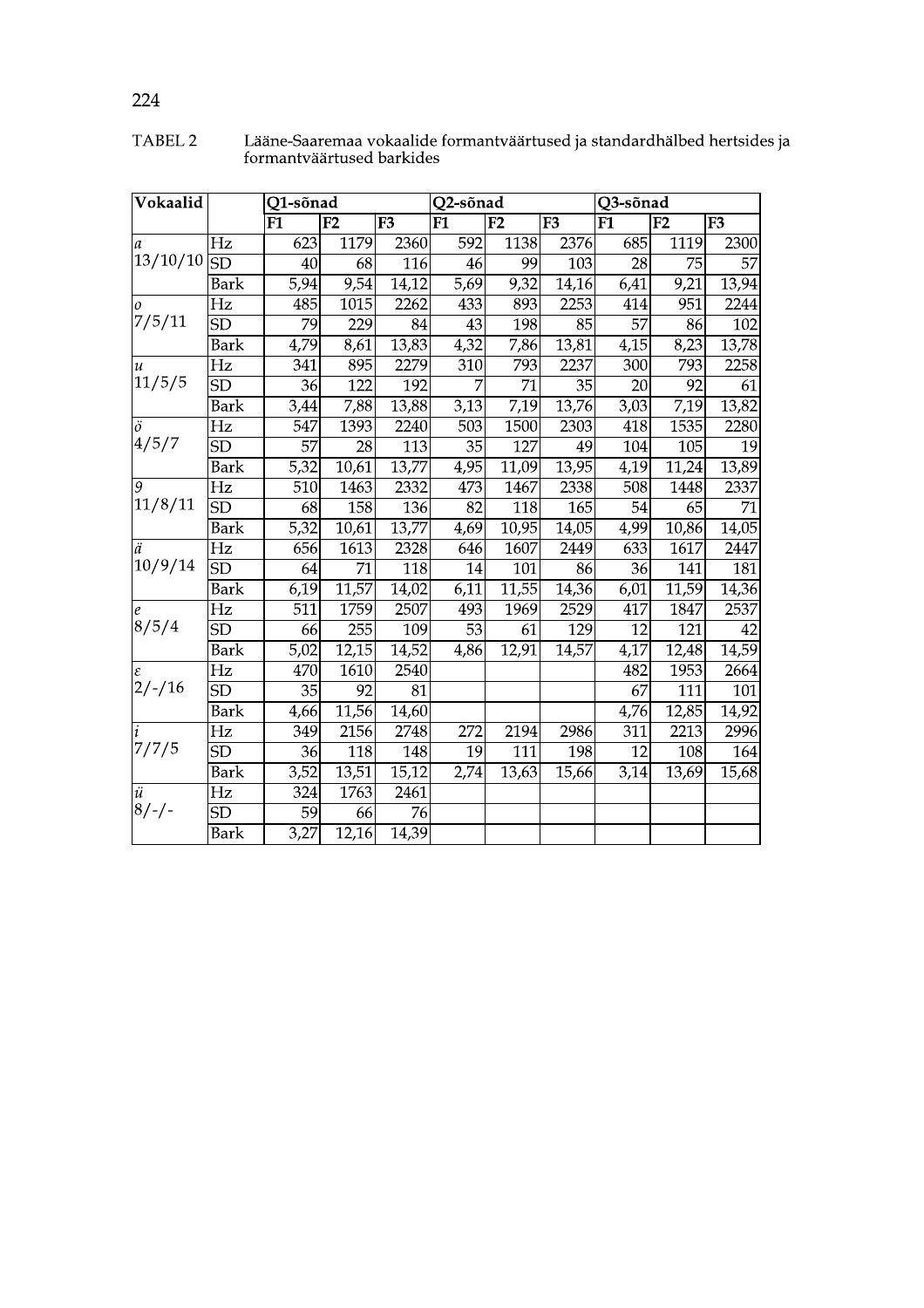

JOONIS 2 Lääne-Saaremaa vokaalid formantruumis

Kuna † levila on murdeandmete järgi Lääne-Saaremaa, siis hääliku foneetilise iseloomu selgitamiseks lindistasin antud häälikut vaid sealt. Katsesõnade hulka kuulub kaks lühikese *†*-ga esmavältelist sõna, ülejäänud sõnad on ülipika vokaaliga. Tänapäeval kohtab *†*-d vaid teatavates kindlates sõnades, nagu pea ja sellest tulenenud käändevormid (nt p††le, p†he jt); sõna teadma ülipika vokaaliga vormid (tttdma : ma ttt, teisevältelised vormid on aga ä-lised: tääda 'teada') ja lisaks üksikud teisedki sõnad (nt eeks 'heaks'). Katses ei olnud ühtki teisevältelist sõna. Lindistasin ühe esmavältelise minimaalpaari [sa] lthtd 'sa lähed' ja [puu] lehed ühelt Kihelkonnalt keelejuhilt. Nende sõnade esisilbi vokaalide formantväärtused on sarnased, mis näitab, et vahet häälikute vahel ei tehta. Keskmistatud väärtustena paikneb lühike  *suhteliselt lähedale*  $\ddot{o}$ esinemispiirkonnale (eristavaks F3, mis on ümarvokaalil väiksema väärtusega), ülipikk † aga pika e-ga samasse piirkonda (vt joonis 2, kus on märgitud lühikese ja ülipika † paiknemine.)

#### $\overline{4}$ **Diskussioon**

#### Kõrged vokaalid i, ü ja u 4.1

Kummaski murrakurühmas ei mõjuta kestus oluliselt eri väldetes sõnade kõrgete vokaalide *i* ja *u* kvaliteeti. Nii paiknevad lähestikku lühike ja pikk *i*, kuigi lühike *i* on veidi tsentraliseeritud. Ka lühike *u* asub pikaga võrreldes formantruumi keskme pool. Pikk *ü* (Q2 ja Q3 sõnades) puudub, kuna diftongistumine üi-ks iseloomustab laiemaltki põhjaeesti murdeid. Lühikest ümarvokaali ü eristab i-st peale F2 väiksema väärtuse ka F3 väiksem väärtus.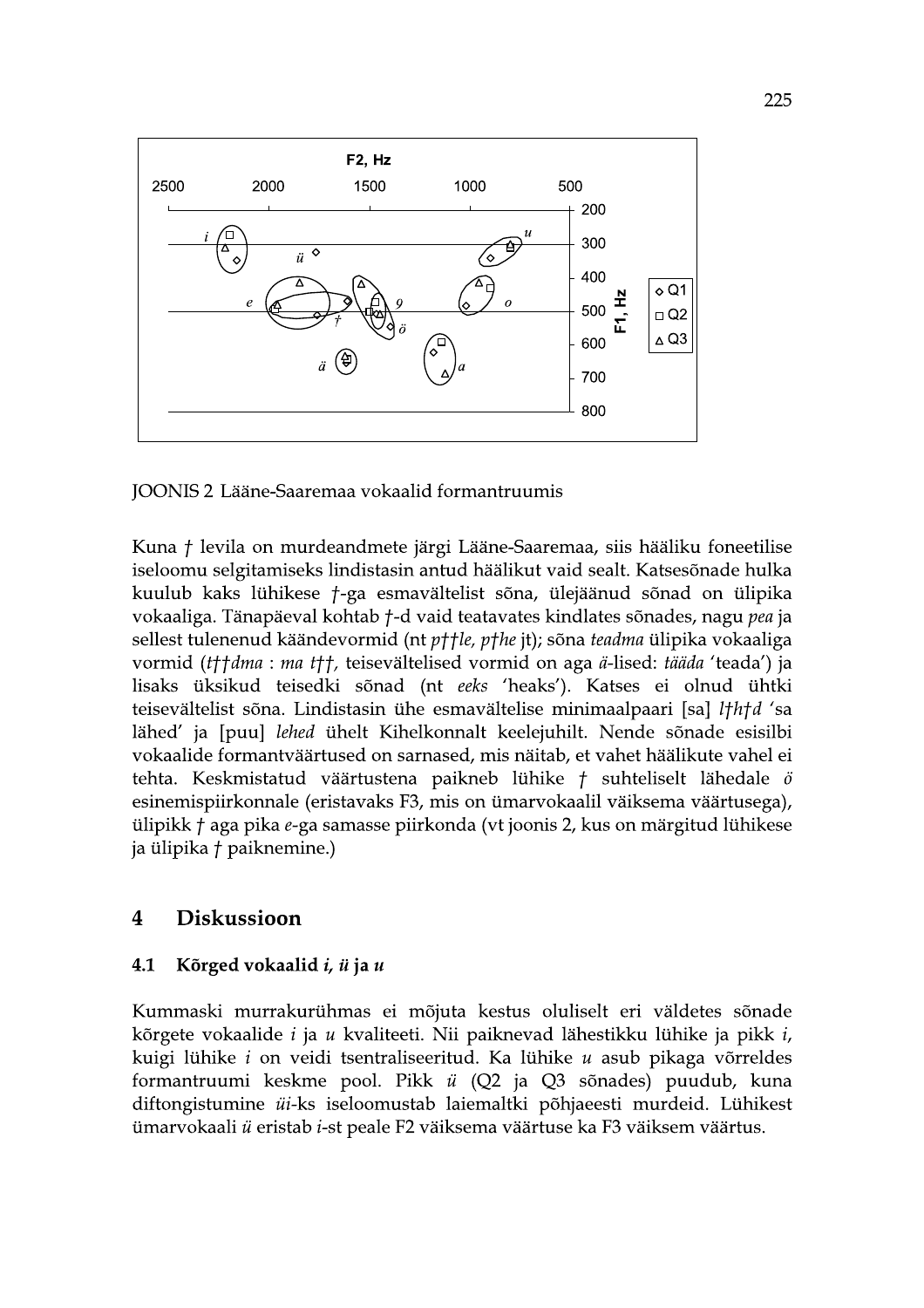#### $4.2$ Vokaalid õ ja ö

Saaremaa idaosas Pöidel ja osaliselt Jaaniski on  $\tilde{o}$  säilinud. Kahjuks puudus antud katses Pöidest pärit keelejuht. Ida-Saaremaad esindab Jaani keelejuht, kelle kõnes aga  $\tilde{o}$ -häälik puudus. Mujal Saaremaal ja Hiiumaal on  $\tilde{o}$  illabiaalne hääldus asendunud labiaalse hääldusega. Vokaalimuutust  $\delta$  >  $\delta$  on peetud ühe labialiseerumistendentsi osaks. millele  $\alpha$ allunud üldisema  $ka$ labialiseerumine (Lindström & Pajusalu 2003 : 251).  $\ddot{o}$  ja  $\ddot{o}$  esinemust on põhjust vaadelda paralleelselt, sest kuulmismulje põhjal on väidetud, et kvaliteedilt on kummalgi juhul tegemist ö-ga, kui häälik on lühike. Erinevus pikkade häälikute öö ja õõ-st kujunenud 99 vahel pole tavalises kõnekeeles aga eriti terav ja sageli võib 99 asemel esineda tavaline öö. Pikk õ-st arenenud 99 erineb häälduslikult siiski öö-st, tundudes madalamana, kuna ülipikk öö kõrgeneb. (Koit 1959: 134)

Mõõtmistulemused näitavad sama, et nii Ida- kui Lääne-Saaremaal on esimese ja teise välte sõnades  $\ddot{o}$  ja 9 F1 väärtuste vahel väike foneetiline erinevus, aga erinevus suureneb ülipikkade sõnade puhul, kuna ülipikk ö kõrgeneb. Murdekirjelduste põhjal Saaremaa idaosas ei kõrgene ülipikk ö palju, kuid Kesk-Saaremaalt suunaga lääne poole on aga kõrgenemine märgatav. Ka foneetilises katses loetud sõnades on sama tendents: Lääne-Saaremaa lühikese  $\ddot{o}$ F1 ja ülipika ö F1 väärtuste erinevus (1,13 barki) kinnitab ülipika vokaali tajutavat kõrgenemist (tabel 2).

Häälikute  $\ddot{o}$  ja 9 assimileerumisele on ka varem mitmed uurijad juhtinud tähelepanu. Näiteks on Paul Ariste märkinud, et idapoolsel Hiiumaal on võimalik kuulda veel teistsugust pikka Ø-d sõnades, kus varemalt on olnud Q. See esindab teatud vaheastet Q ja Ø vahel. Lääne-Hiiumaal aga ei ole Q-st arenenud Ø kõrgenenud ei ülipika ega pikana. Vahetegemine algupärase Ø ja Q  $>$  Ø vahel on olnud kadumas (Ariste 1939 : 133). Häälikute assimileerumisele viitab ka Ülo Parbus, kes toob esile, et Saaremaa murrakutes (vähemalt läänepoolsemates) on kindlalt piiritletavad kaks pika ja ülipika ö erinevat varianti: Š ja ; (^ ja Œ). Lääne-Saaremaa murrakutes ei ole tegemist ainult  $\ddot{o}$ kahe erineva variandiga, vaid  $\frac{1}{4}$  ja 9 on kumbki eri foneem, nooremate keeles on märgata assimileerumine kirjakeele suunas  $(9 \ge \ddot{o} \le \frac{1}{4})$  (Parbus 1967 : 419– 420). Olen ise oma kõrvaga kuulnud, et õ-st arenenud 9-d on hääldatud kõrgenemisega. Järelikult on tänapäevakeel muutumas - häälikud on ühte sulamas, s.t õ-st arenenud ö käitub keeles nagu ö.

#### 4.3 Vokaal o

Murdekeeles on nii lühike kui pikk o olemas. Murdekirjelduste põhjal diftongistub ülipikk o osaliselt Ida-Saaremaal ja Muhus. Kogu Saaremaal Pöidest alates hakkab ülipikk o kõrgenema. Foneetilises katses Ida-Saaremaa materjalides ei ole märgata samuti suurt ülipika o kõrgenemist. Ka Lääne-Saaremaa materjalis ei eristu lühikese ja ülipika o kvaliteet hästi taju seisukohalt (vt tabel 2; F1 väärtuste vahe Q1 ja Q3 sõnades 0,64 barki). Samas oli aga kogu Saaremaa osas ülipikkade *o* ja *u* esimese formandi omavaheline kaugus nii suur, et neid tajutakse eri vokaalidena (Ida-Saaremaal 1,11 barki; Lääne-Saaremaal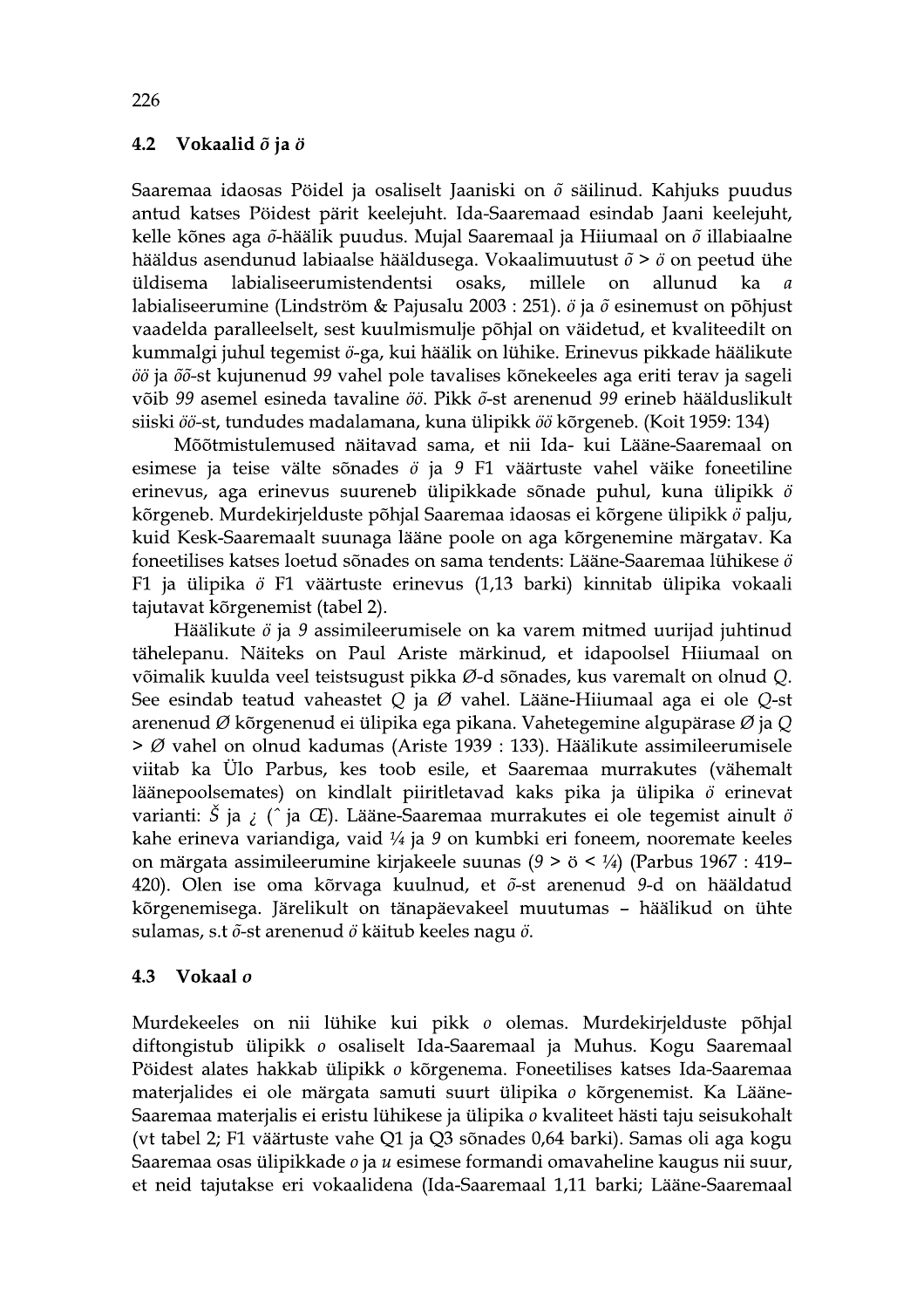vastavalt 1,12 barki). Seega võrreldes üldisemalt lõunaeestiliste keskkõrgete ülipikkade vokaalide kõrgenemisega, kus kõrged ja keskkõrged ülipikad vokaalid võivad osaliselt kattuda (vt Teras 2003), ei ole Saare keskkõrgete vokaalide kõrgenemine nii ulatuslik ja kattumist ei esine.

#### 4.4 Vokaal e

Keskkõrge vokaal e on säilinud Saaremaa murrakutes. Murdekirjelduste järgi kõrgeneb ülipikk vokaal Kesk- ja Lääne-Saaremaal, kuid Ida-Saaremaal on see tendents nõrgem. Sama aga ei saa öelda foneetilise analüüsi tulemuse põhjal. Ida-Saaremaa ülipikk e on kõrgenenud, võrreldes lühikese e-ga (nende F1 väärtuste erinevus ületab tajutavuse läve – 1,24 barki). Ja vastupidi murdekirjeldustele ei ole Lääne-Saaremaa andmetes lühikese ja ülipika e esimese formandi väärtuste erinevus taju seisukohast märkimisväärne (0,85 barki). Kõrgenemise omavahelises võrdluses nendes piirkondades jääb peale Ida-Saaremaa. Mõlema rühma puhul eristuvad ülipikk e ja i selgelt teineteisest ega kattu.

#### 4.5 Vokaalid  $\ddot{a}$  ja  $\varepsilon$

Nii murdekirjeldused kui käesolev uurimus näitavad, et murdes on püsinud nii lühike kui pikk ä. Pika ä diftongistumist vanades ä-sõnades (nt pea, teadma, seadus) on paiguti Ida-Saaremaal, kus sõnades täädma : tääda : ta tääb asemel on Valjalas, Jaanis ja Pöidel kuju teadma ~ tiadma; Valjalas sõna seadus asemel siadus, mujal säädus (Kihelkonna pole `säädust peel; Jämaja ja Kihelkonna `seedus on vaid üksikfikseering). (Niit 2002:480.)

Lääne-Saaremaal on ä sõnuti muutunud  $\varepsilon$ -ks. Paljudel juhtudel kuuleme kvaliteedilt e-le lähedast häälikut, mille foneetiliseks märgiks on  $\varepsilon$ . Kindlat esinemispiiri ä ja  $\varepsilon$  vahel pole võimalik tõmmata, sest üks ja sama sõna võib sama isiku kõneuususes esineda kord  $\ddot{a}$ -lisena, kord  $\varepsilon$ -lisena. Sõnuti on  $\ddot{a} \sim \varepsilon$ tuntud Kesk-Saaremaal (Mustjala, Kärla, Karja, Püha) (VEM 60, 71).

Algselt pikka ä-d puudutanud häälikumuutus on levinud hiljem ka lühikese ä-ga sõnadesse (nt Jämaja vehe 'vähe', sõna ära  $\sim$  ää  $\sim$   $\epsilon \epsilon$ .) ja diftongi äi (käima ~ keima; keiama 'käiama') ja hilisdiftongi äe > ää >  $\epsilon$ e: Jämaja eestama 'äestama'. Pika *ä* ja  $\varepsilon$  vaheldusest on järeldatud, et *ä* on tugevas astmes kõrgenenud, nõrgas astmes säilitanud oma kvaliteedi. (Koit 1959: 135.)

Keele muutumise seisukohalt on väga põnev Mihkel Toomse (1926) märkus Kihelkonna murraku lõunaosa keele kohta, et rahva mäletamist mööda hääldati 19. sajandi lõpul keed 'käed' koos, kuid juba 20. sajandi esimesel veerandil kääd koos. Seega nimetatud sõnas ühelt poolt diftong assimileerus, teisalt aga toimus muutus madaldumise suunas:  $\ddot{a}e > \varepsilon \varepsilon > \ddot{a}\ddot{a}$ .

"Akustiliselt tuletab  $\varepsilon$  täiel määral meelde skandinaavia ä-d (rootsi vän, käpp /--/) või saksa lavakeele pikka ä-d (Jäger, käme) (Ariste 1939 : 85)". Käesolev uurimus tõi esile, et lühike  $\varepsilon$  on foneetiliselt tagapoolsem, kuid ülipikkade  $\varepsilon$ -sõnade esisilbi formantväärtused sarnanevad rohkem teisevälteliste e-sõnadega, kuna kolmandavältelistes e-sõnades  $\alpha$  $\mathcal{C}_{\mathcal{C}}$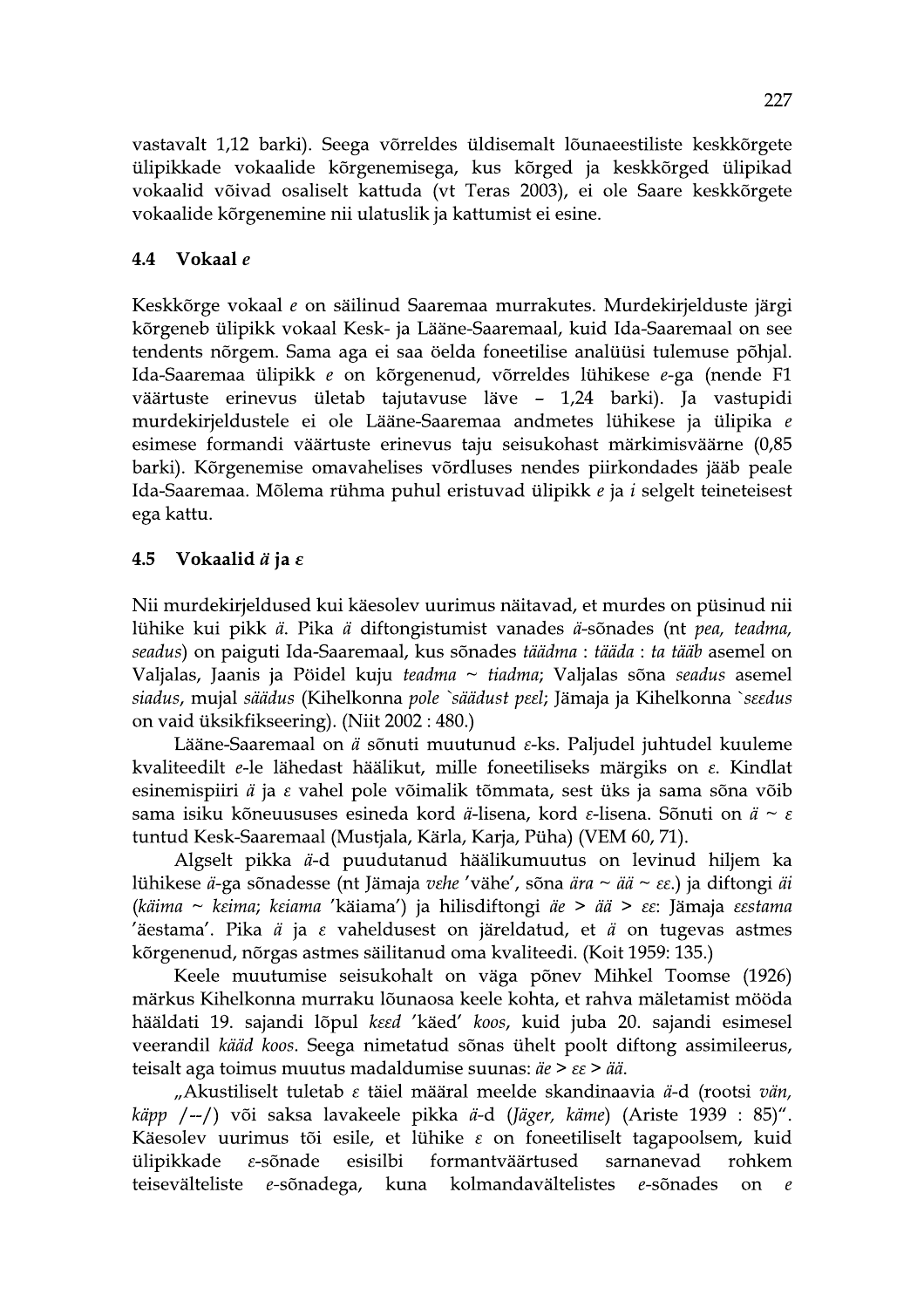kõrgenenud. Seega tänapäeva keeles on nn e-häälik sulanud kokku esma- ja teisevälteliste sõnade e-häälikuga. Kolmandavältelises  $\varepsilon$ -sõnades on tegu ehääliku allofooniga. Kuna ülipikk e on kõrgenenud, on muutunud seega ülipika võrreldes esma- ja teisevältelise hääldusega, e-hääliku kvaliteet, kus kõrgenemist ei ole.

#### Vokaal a 4.6

Enamasti on nii lühike kui pikk a sama kvaliteediga. Ülipikk a (aa > oa) diftongistub reeglipäraselt Muhus ja Ida-Saaremaal Jaani ja Pöide murrakus, ulatudes vaid üksiksõnades Kesk-Saaremaale nende murrakute naaberaladele, mujal diftongistumist ei ole. Selle asemele tuleb murdeülevaadete põhjal esisilbi vokaali labiaalistumine, mis on eriti tugev Saaremaal Sõrves ja Hiiumaal (Ariste 1939). Kihelkonna murrakus omandab aa labiaali järel paiguti akustiliselt o varjundi (Koit 1959: 134).

Sõrve materjali aga käesolevas uurimuses pole. Seetõttu saab vaid öelda, et vokaalil a eri pikkusastmetes suuri kvaliteedierinevusi pole, mõningast hajuvust esineb vaid Lääne-Saaremaa materjalis.

### 5 **Kokkuvõtteks**

Saaremaa murrakute esisilbi vokaalide sünkroonse akustilis-foneetilise analüüsi põhjal, mis põhineb F1 ja F2 sagedustel, tuleb rääkida vaid kaheksast vokaalist, millest veel ü kasutuski on piirdunud vaid lühikese monoftongiga. Vokaalide hääldusvariantide (allofoonide) arv on piirkonniti kõikuv, Ida-Saaremaal puudub allofoon  $\varepsilon$ . Esma- ja teisevältelistes sõnades on toimunud  $\tilde{o}$ -st arenenud 9 kokkusulamine ö-ga, seda siis mitte kolmandavältelistes sõnades, samuti on lääneosas ä-st arenenud  $\varepsilon$  sulandunud e-ga. Keel on muutumas ja tänapäeva murdehäälduse kirjapanekul poleks vaja kasutada nende häälikute puhul erimärke, andmaks edasi keeleajaloolist häälikute põlvnemist. Erimärgiga tuleks tähistada vaid keskkõrgete vokaalide kõrgenemist, mis on murdele väga iseloomulik. Samas tuleks veel esile tuua, et Saaremaal ei ilmnenud keskkõrgete ja kõrgete vokaalide kattuvust ülipikas kestusastmes, nagu see on lõunaeesti murretes. Ülipikad keskkõrged vokaalid on põhivokaali kõrgenenud variandid.